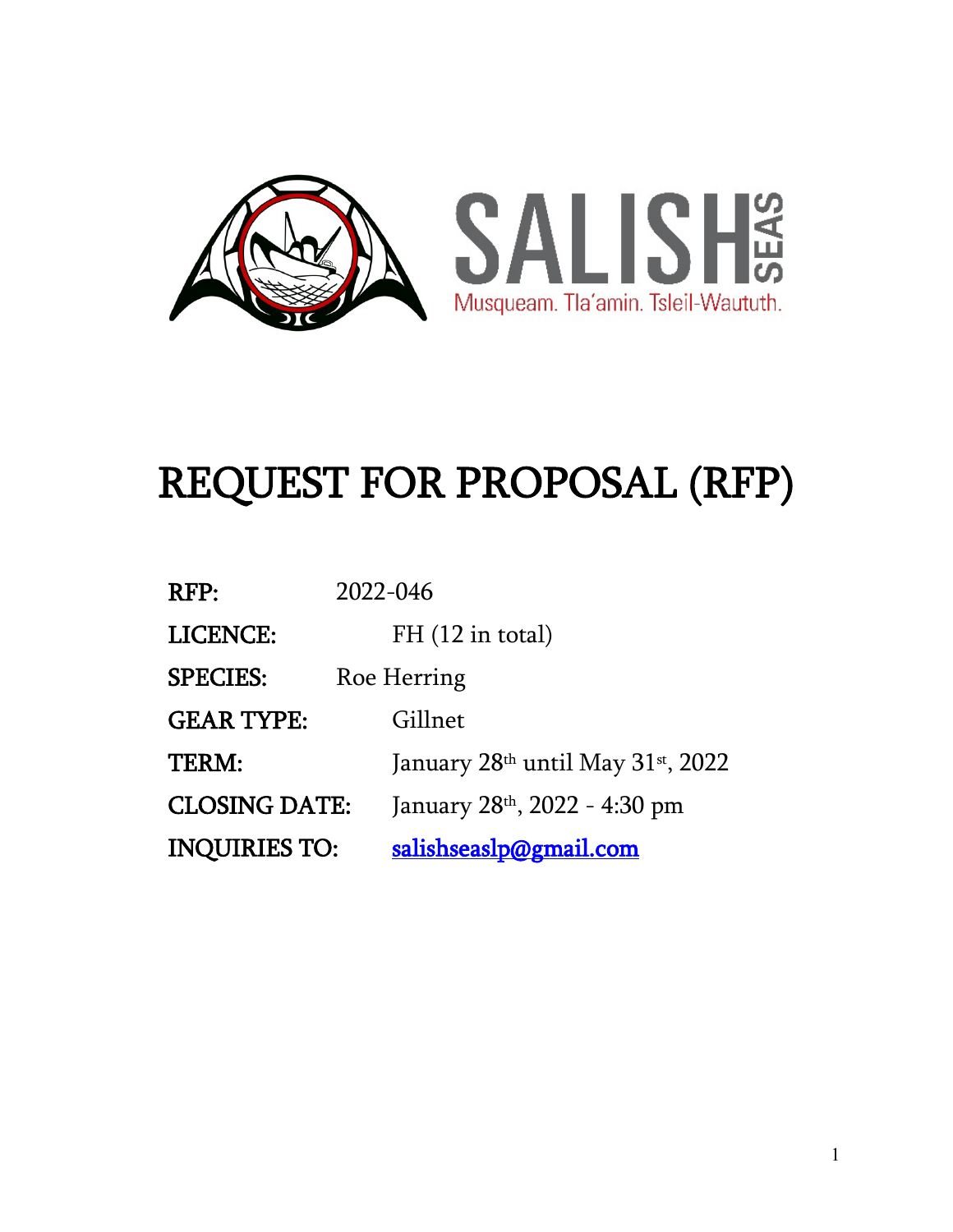#### BACKGROUND

Salish Seas Fisheries Limited Partnership (Salish Seas LP) is a wholly Indigenous owned entity. It represents a unique joint venture between Musqueam, Tla'amin and Tsleil-Waututh Nations. By working together on this innovative partnership, each community is able to benefit from this fishery model focusing on capacity building, Indigenous involvement, and environmental sustainability.

#### LICENCE REQUEST FOR PROPOSAL

This is a request (commonly referred to as a Request for Proposal (RFP)) that proposals be developed and submitted to Salish Seas LP based on set criteria. Salish Seas LP will consider entering into a lease agreement for the implementation of the most acceptable proposal which will be determined according to the evaluation criteria set out in this RFP. In addition, the acceptability of the lease agreement terms and conditions upon which the respondent would be prepared to undertake the implementation of the proposal will be measured against the lease agreement terms and conditions set forth in this RFP.

The Herring licences are the first RFP process. Salish Seas Fisheries also holds two communal prawn licences and a communal crab licence for which the RFP process will occur around March and May 2022 respectively.

#### **ELIGIBILITY**

Preference will be given first to registered members of the three partnering Nations. If there are no acceptable proposals, Salish Seas LP will consider an external RFP process.

#### ENQUIRIES

All enquiries regarding this RFP must be submitted in writing to [salishseaslp@gmail.com](mailto:salishseaslp@gmail.com) as early as possible during the RFP period. Enquiries must be received no less than 3 calendar days prior to the RFP closing date. Enquiries or issues received after that time may not be able to be answered prior to the RFP closing date. To ensure consistent information is provided to all applicants, Salish Seas LP will issue regular updates on frequently asked questions regarding RFPs via email only to applicants that have submitted an Enquiry or an application. Meetings will not be held with individual Applicants prior to the closing date/time of the RFP.

#### VALIDITY OF PROPOSAL

Any proposal must remain open for acceptance for a period of not less than 30 days after the closing date of the RFP. After the RFP closing date, no amendments to the proposal will be accepted. However, during the evaluation, Salish Seas LP may require clarification from or conduct interviews with Applicants.

#### RIGHTS OF SALISH SEAS LP

Salish Seas LP reserves the right to:

- a.Reject any or all proposals received in response to this RFP.
- b.Enter into negotiations with Applicants on any or all aspects of their proposal.
- c.Accept any proposal in whole or in part without prior negotiation.
- d.Cancel and/or re-issue this RFP at any time.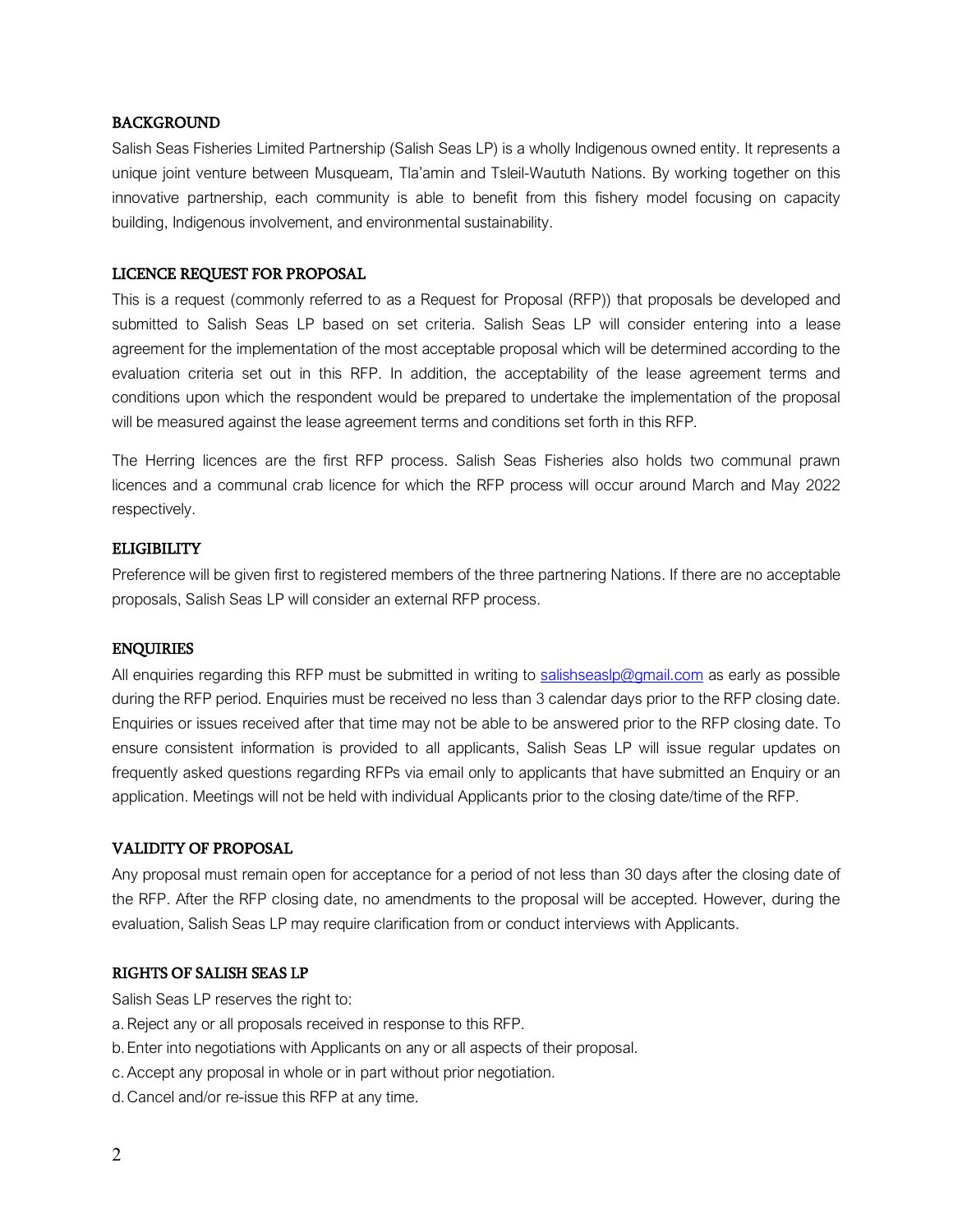- e.Award one or more lease agreements; and
- f. Retain all proposals submitted in response to this RFP.

#### INSTRUCTIONS TO APPLICANTS

It is essential that the elements contained in your bid be stated in a clear and concise manner. Failure to provide complete information as requested will be to your disadvantage in the RFP process.

## EVALUATION OF PRICE

The price of bids will be evaluated in Canadian dollars and assessed against current fair market value. Monetary units for the price bids must be in the following format:

- CAN \$ per Roe Herring Licence for the 2022 Season.
- Payment is due upon execution of the Lease Agreement

Previous market value assessments can be found in the Castlemain Analysis of Commercial Fishing Licence, Quota, and Vessel Values Report. This can be provided upon request.

## LICENCE AND MONITORING FEES AND EQUIPMENT

Applicants are responsible for paying all required licencing and monitoring fees and supplying required monitoring equipment for the 2022 Herring Season.

## FORMAT AND CONTENT

Applicants shall prepare a proposal addressing all the requirements of this RFP. The proposal must include the cover sheet included at the end of this RFP properly completed and signed. The Applicants signature indicates acceptance of the terms and conditions set out herein. Ensure that the proposal includes a contact name, address and phone number. A sample proposal template is provided in the Appendices.

Your proposal should be concise and should address, but not necessarily be limited to the points that are subjected to the mandatory requirements and evaluation criteria set out below. It is suggested you address these criteria in sufficient depth in your proposal as items not addressed will be given a score of zero for that specific criteria. The proposal will be evaluated solely on its content. All Lease Applications must include the Signed Cover Sheet located at the back of this RFP package.

#### EVALUATION CRITERIA

Salish Seas LP will determine at its discretion the Proposals meeting the RFP eligibility requirements, that is most cost effective and best meets Salish Seas LP's objectives. Proposals may be accepted in whole or in part, with or without negotiation. Any resultant lease agreement will be issued to the best value Applicant.

Proposal should be completed in the following format and will be assessed against the following criteria at weighted on the following scale: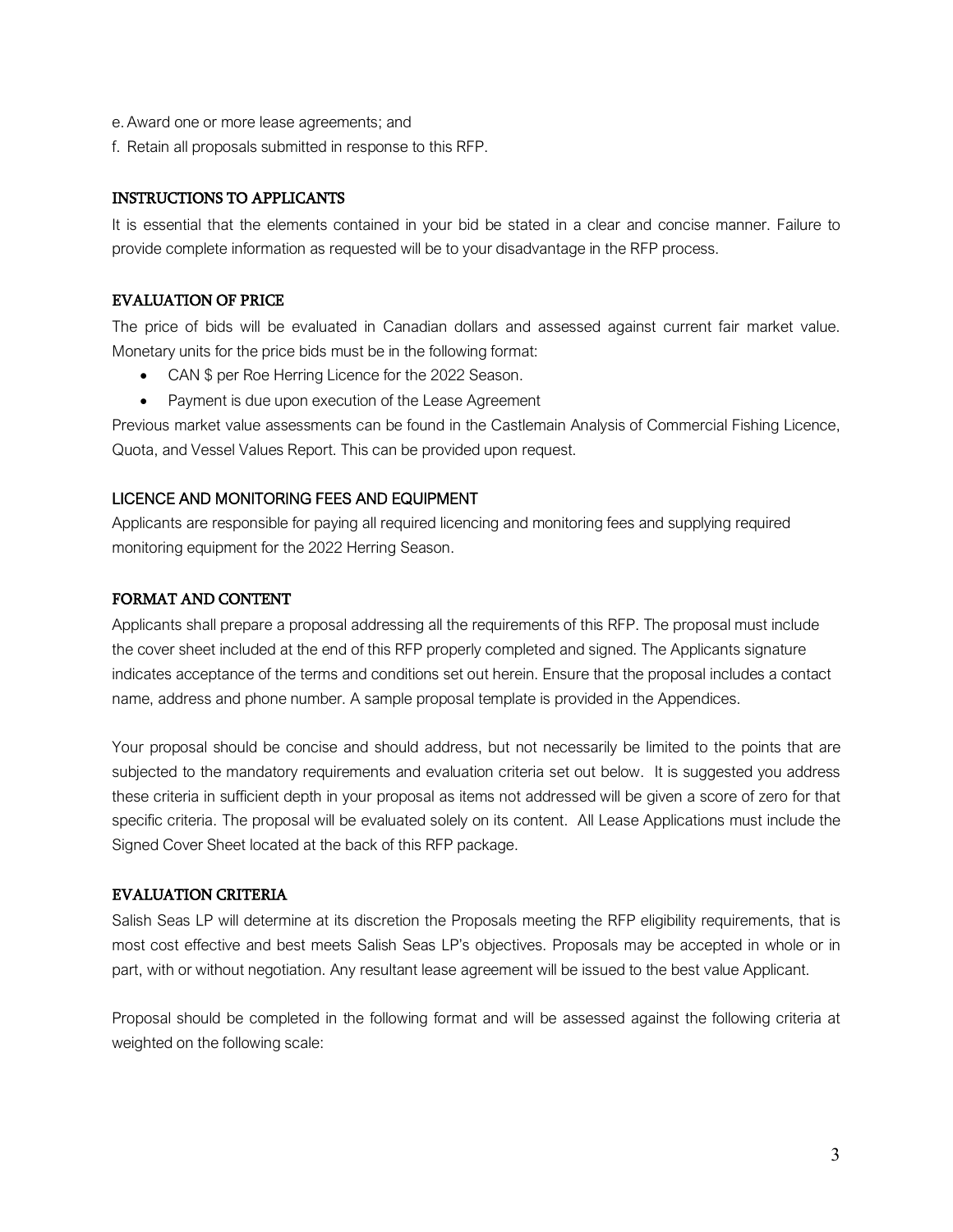| <b>CRITERIA</b>                                                                                                                                                                                                                                                             |      |
|-----------------------------------------------------------------------------------------------------------------------------------------------------------------------------------------------------------------------------------------------------------------------------|------|
| Price and Payment Schedule                                                                                                                                                                                                                                                  |      |
| Indigenous Involvement in Crew                                                                                                                                                                                                                                              |      |
| Applicant's Role in Crew                                                                                                                                                                                                                                                    |      |
| Follow Through on Previous Licence Leases (Timely Payment, The Applicant Playing<br>the Role in Crew Outlined in Proposals and having Crew Members as Outlined in<br>Proposals, Track Record of Complying with Fishing Regulations, Timely Submission<br>of Log Book, Etc.) |      |
| Commercial Fishing Experience of Skipper                                                                                                                                                                                                                                    |      |
| Crew Combined Commercial Experience with Licence Species                                                                                                                                                                                                                    |      |
| Completion of Safety Training Courses (SVOP, MED3 and Restricted<br>Radio<br>Operation)                                                                                                                                                                                     | 5%   |
| Total                                                                                                                                                                                                                                                                       | 100% |

Salish Seas LP may, but is not obliged to, seek further information and clarification from Applicants concerning their Proposals. Applicants should not assume that an opportunity will be given to clarify and/or supplement incomplete or unresponsive Proposals before or during the evaluation process.

#### POST PROPOSAL SUBMISSION PROCESS

Salish Seas LP may invite in person Proposal presentations from one or more, but not necessarily all or any, Applicants.

Salish Seas LP, at its discretion, may engage in written and/or in-person discussions with one or more, but not necessarily with any or all, Applicants, after Proposal submission. The purpose of such discussions, if any, may include clarification of the Proposal or any part thereof and/or negotiation of amendments to the Proposal whether as to prices or other terms and conditions. Any such discussions will be determined by Salish Seas LP.

Post-Proposal submission discussions, including negotiations, if any, will be undertaken with an Applicant solely upon Salish Seas LP's invitation. Applicants should not assume that they will be invited to engage in discussions. Accordingly, all Applicants should endeavor to prepare Proposals that are complete, clear and capable of being fairly evaluated without post-Proposal submission discussions.

Salish Seas LP, in its discretion, may determine and limit the scope and schedule of post-Proposal discussions. Salish Seas LP will notify, by the date shown in the RFP Timetable, each Applicant, if any, with which it intends to conduct post-Proposal discussions of the scope and schedule of those discussions.

Salish Seas LP, in its discretion, may reject any or all Proposals, accept one or more Proposals, conduct post-Proposal discussions, including negotiations, with one or more Applicants, and decline to conduct such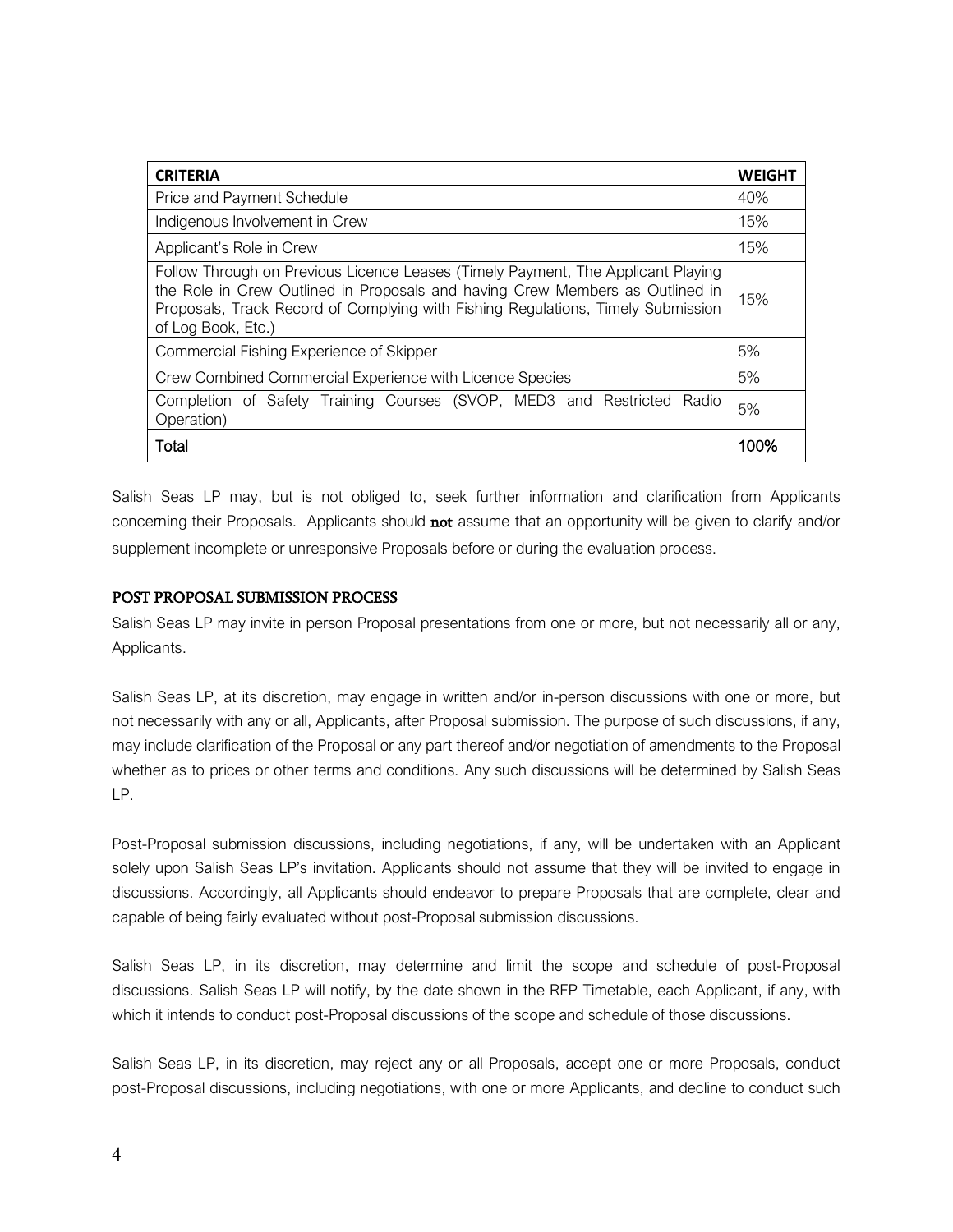discussions with any or all Applicants. Salish Seas LP further reserves the right to terminate such discussions with any Applicant at any time. Discussions with more than one Applicant may be conducted concurrently, in whole or in part, but will not necessarily be concluded at the same time. Salish Seas LP is not obliged to disclose, or offer, to any Applicant terms and conditions offered to any other Applicant or accepted by Salish Seas LP from any other Applicant.

Discussions are confidential, and all Applicants agree to strict confidentiality by submitting a Proposal.

All Proposals, whether or not amended as a result of post-Proposal discussions, are subject to Salish Seas LP's final evaluation, approval by Salish Seas LP's executive management and/or board of directors and signing of a final lease agreement. Conclusion of discussions, confirmation of Proposal amendments, if any, and Salish Seas LP approvals will not necessarily occur concurrently as to any or all successful Proposals.

Successful Applicants will be advised by notice of award from Salish Seas LP within one week on the RFP closing date.

No legal obligations or liabilities whatsoever will be created or arise between Salish Seas LP and any Applicant unless and until a final agreement is fully signed and delivered, except only in regards to Confidentiality.

## RFP TIMETABLE

| RFP Release:                    | January 7 <sup>th</sup> , 2022  |
|---------------------------------|---------------------------------|
| <b>RFP Submission Deadline:</b> | January 28 <sup>th</sup> , 2022 |
| Post Proposal Discussions:      | January 31st-February 1st, 2022 |
| Final Agreement Decision:       | January 28 <sup>th</sup> , 2022 |

## PROCESS FOR THE SUCCESSFUL APPLICANT

The successful applicant must:

- (a) Have a registered vessel in good standing with DFO and Transport Canada at the time of application as well as the time of being notified of a successful proposal
- (b) Sign a lease agreement with Salish Seas LP within two days after the being notified of their successful proposal
- (c) Make full payment—to be negotiated—within two business days after being notified of their successful proposal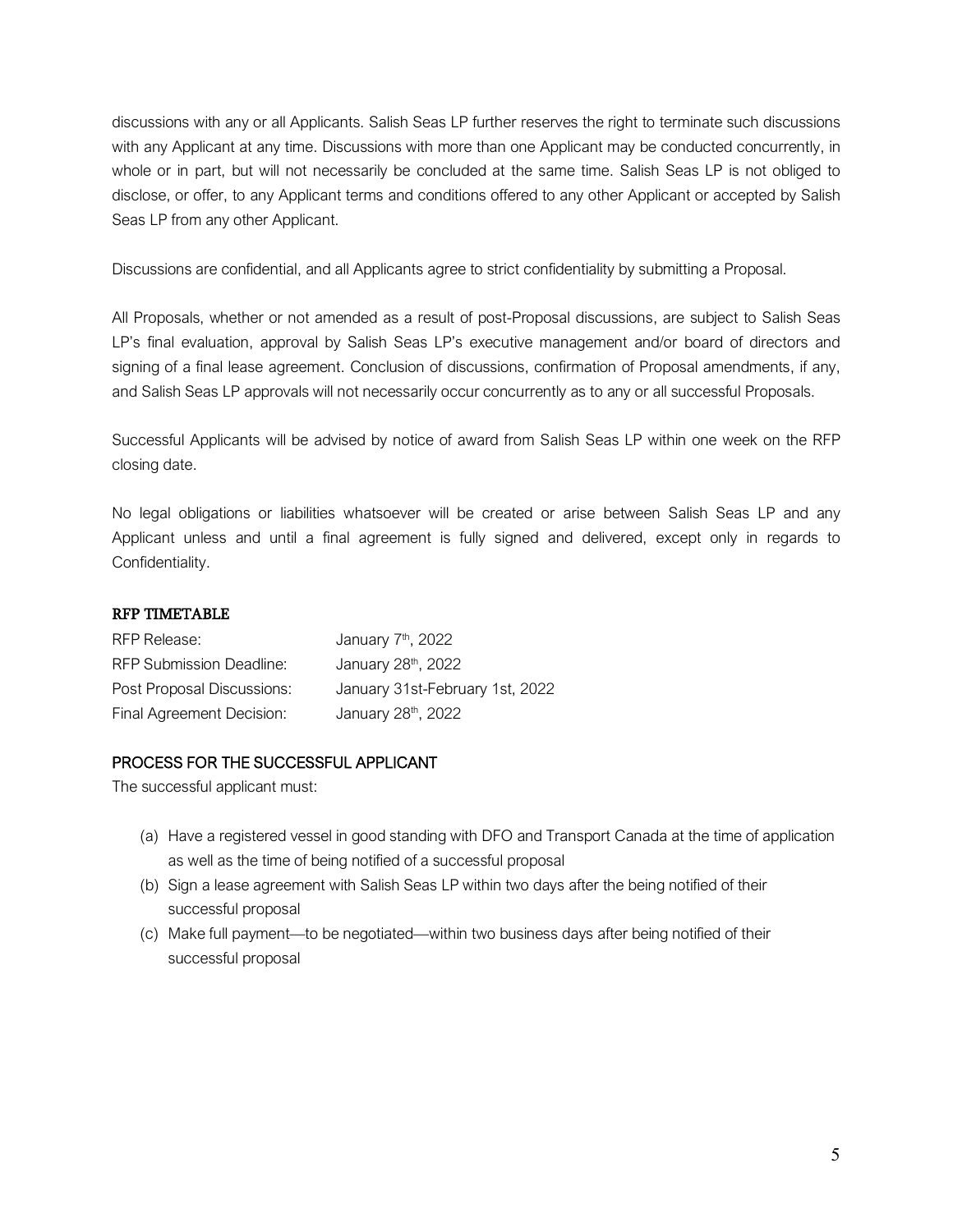



## REQUEST FOR PROPOSAL COVER SHEET

\_\_\_\_\_\_\_\_\_\_\_\_\_\_\_\_\_\_\_\_\_\_\_\_\_\_\_\_\_\_\_\_\_\_\_\_\_\_\_\_\_\_\_\_\_\_\_\_\_

| SALISH SEAS LP RFP:  | 2022-046                                                              |
|----------------------|-----------------------------------------------------------------------|
| <b>LICENCE:</b>      | Roe Herring Gillnet Licences (12)                                     |
| <b>ISSUE DATE:</b>   | 7 January, 2022                                                       |
| <b>CLOSING TIME:</b> | Proposals must be received before 4:30 pm PM (PT) on: 28 January 2022 |

#### SALISH SEAS LP CONTACT PERSON:

All enquiries to this RFP, including any requests for information and clarification, are to be directed, in writing; to [salishseaslp@gmail.com](mailto:salishseaslp@gmail.com) . Information obtained from any other source is not official and should not be relied upon. Enquiries and any responses will be recorded and may be distributed to all Applicants at the option of Salish Seas LP.

\_\_\_\_\_\_\_\_\_\_\_\_\_\_\_\_\_\_\_\_\_\_\_\_\_\_\_\_\_\_\_\_\_\_\_\_\_\_\_\_\_\_\_\_\_\_\_\_\_\_\_\_\_\_\_\_\_\_\_\_\_\_\_\_\_\_\_\_\_\_\_\_\_\_\_\_\_\_\_\_\_\_\_\_\_\_\_\_\_\_\_\_\_\_\_\_\_\_\_\_\_\_\_\_

\_\_\_\_\_\_\_\_\_\_\_\_\_\_\_\_\_\_\_\_\_\_\_\_\_\_\_\_\_\_\_\_\_\_\_\_\_\_\_\_\_\_\_\_\_\_\_\_\_\_\_\_\_\_\_\_\_\_\_\_\_\_\_\_\_\_\_\_\_\_\_\_\_\_\_\_\_\_\_\_\_\_\_\_\_\_\_\_\_\_\_\_\_\_\_\_\_\_\_\_\_\_\_\_

#### DELIVERY OF PROPOSALS:

Proposals must be submitted by e-mail t[o salishseaslp@gmail.com](mailto:salishseaslp@gmail.com) by the Closing Time listed above. Proposals received after the Closing Time will not be considered by Salish Seas LP.

 $\_$  ,  $\_$  ,  $\_$  ,  $\_$  ,  $\_$  ,  $\_$  ,  $\_$  ,  $\_$  ,  $\_$  ,  $\_$  ,  $\_$  ,  $\_$  ,  $\_$  ,  $\_$  ,  $\_$  ,  $\_$  ,  $\_$  ,  $\_$  ,  $\_$  ,  $\_$  ,  $\_$  ,  $\_$  ,  $\_$  ,  $\_$  ,  $\_$  ,  $\_$  ,  $\_$  ,  $\_$  ,  $\_$  ,  $\_$  ,  $\_$  ,  $\_$  ,  $\_$  ,  $\_$  ,  $\_$  ,  $\_$  ,  $\_$  ,

#### APPLICANT SECTION:

A person authorized to sign on behalf of the Applicant must complete and sign the Applicant Section (below), leaving the rest of this page otherwise unaltered, and include the originally-signed and completed page with their copy of the proposal.

The enclosed proposal is submitted in response to the above-referenced Request for Proposal, including any addenda. Through submission of this proposal we agree to all of the terms and conditions of the Request for Proposal and agree that any inconsistent provisions in our proposal will be as if not written and do not exist. We have carefully read and examined the Request for Proposal, and have conducted such other investigations as were prudent and reasonable in preparing the proposal. We agree to be bound by statements and representations made in our proposal.

| Signature of Authorized Representative                 | Address of Applicant |
|--------------------------------------------------------|----------------------|
|                                                        |                      |
| Printed Name of Authorized Representative              |                      |
|                                                        | Phone                |
| Legal Name of Applicant (and Doing Business as name if | Email                |
| applicable)                                            |                      |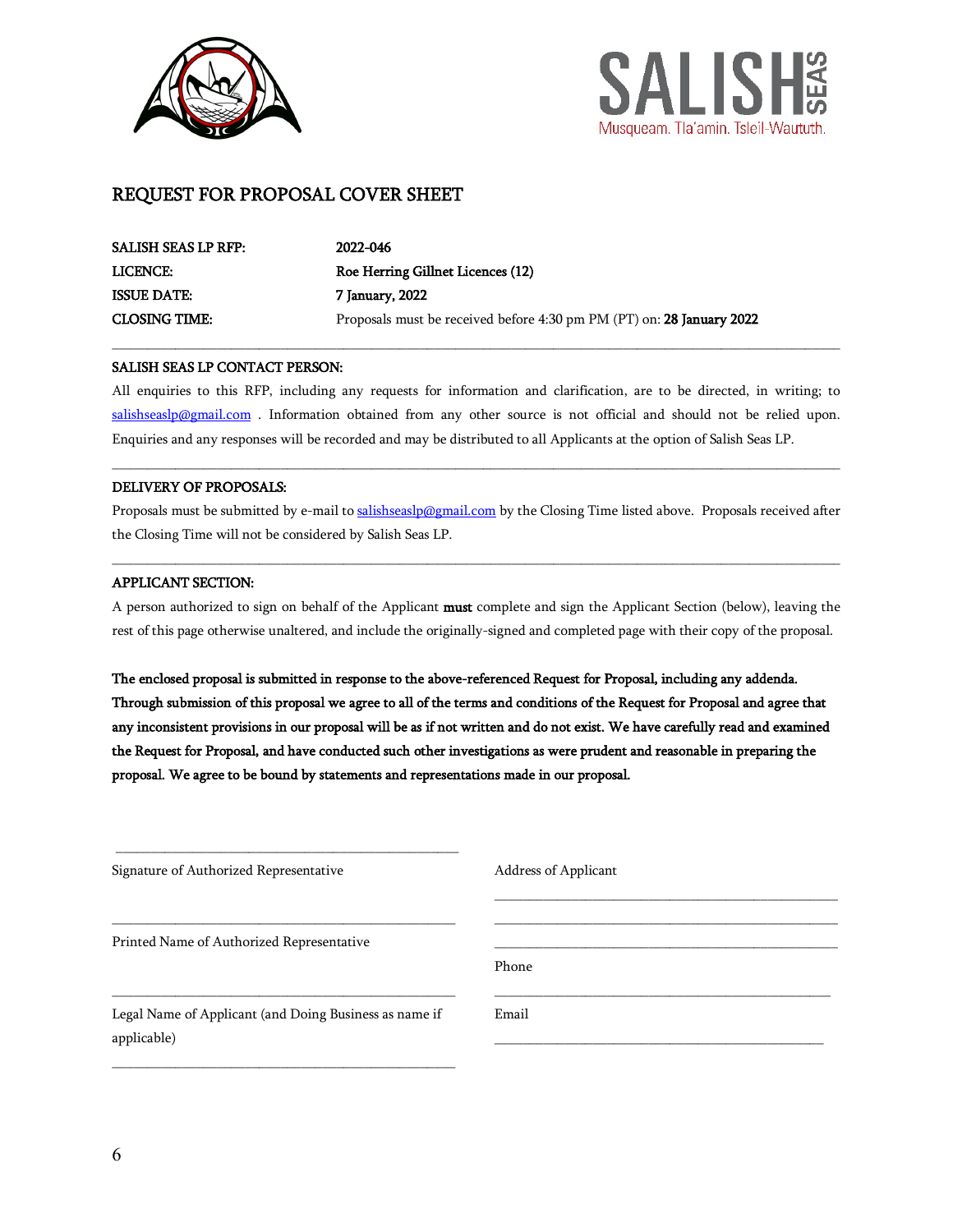



# **Salish Seas Fisheries Limited Partnership Proposal Template** (expand as required)

Applicant Name: (Required to be a member of the either the Musqueam, Tla'amin or Tsleil-Waututh Nation) (Status Card can be requested)

Licence(s) Requested:

Vessel Name (a vessel must be specified):

Vehicle Registration Number (a registration number must be provided):

Vessel Length (vessel length must be provided):

# Licence Lease Price

I am partnering (backed by) a seafood company:

 $\Box Y$   $\Box N$ If yes, please provide the name of the partner company: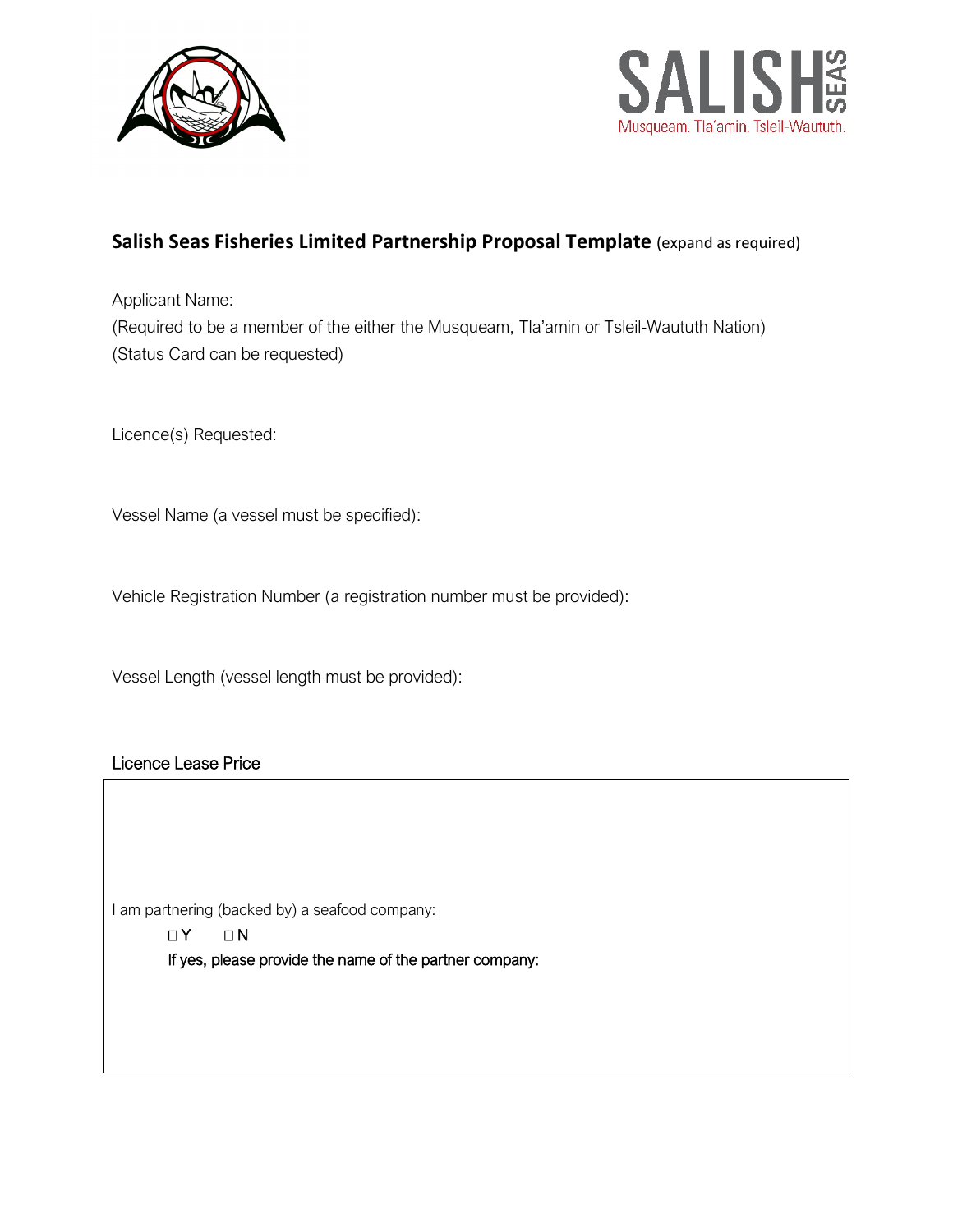\*Please fill out all 8 information boxes for each person that will be a part of this fishery (See first row for example). If someone isn't listed and participates in the fishery it can negatively affect future applications.

| Name                  | Role on Crew                                                                                                | Full-time/<br>Part-time/<br>Partner only | Commercial fishing<br>experience<br>(In Years)                        | Commercial fishing<br>experience w/ licence<br>species (In Years)                                                               | Indigenous (If Yes,<br>what nation?)                            | Recommended<br>Training (SVOP,<br>MED3, Restricted<br>Radio)                             | Other<br>relevant<br>Training |
|-----------------------|-------------------------------------------------------------------------------------------------------------|------------------------------------------|-----------------------------------------------------------------------|---------------------------------------------------------------------------------------------------------------------------------|-----------------------------------------------------------------|------------------------------------------------------------------------------------------|-------------------------------|
| *Example<br>Joe Smith | -Skipper<br>-Sr Deckhand<br>(Over 5yrs)<br>experience)<br>-Deckhand<br>(under 5yrs<br>experience)<br>-Other | $-F/T$<br>$-PT$<br>-Partner<br>Only      | -10 years plus<br>-5-9 years<br>-2-4 years<br>-Under 2 Years<br>-None | -10 years plus with<br>Herring<br>-5-9 years with Herring<br>-2-4 years with Herring<br>-Under 2 years with<br>Herring<br>-None | -Yes - Tla'amin<br>-Yes - Other First<br><b>Nation</b><br>$-NO$ | $-SVOP$<br>-MED3 $\checkmark$<br>-Restricted radio V<br>$\checkmark$ If Yes<br>$X$ If No | $-No$                         |
|                       |                                                                                                             |                                          |                                                                       |                                                                                                                                 |                                                                 | -SVOP<br>-MED3<br>-Restricted radio                                                      |                               |
|                       |                                                                                                             |                                          |                                                                       |                                                                                                                                 |                                                                 | -SVOP<br>-MED3<br>-Restricted radio                                                      |                               |
|                       |                                                                                                             |                                          |                                                                       |                                                                                                                                 |                                                                 | <b>SVOP</b><br>-MED3<br>-Restricted radio                                                |                               |
|                       |                                                                                                             |                                          |                                                                       |                                                                                                                                 |                                                                 | <b>SVOP</b><br>-MED3<br>-Restricted radio                                                |                               |
|                       |                                                                                                             |                                          |                                                                       |                                                                                                                                 |                                                                 | <b>SVOP</b><br>-MED3<br>-Restricted radio                                                |                               |